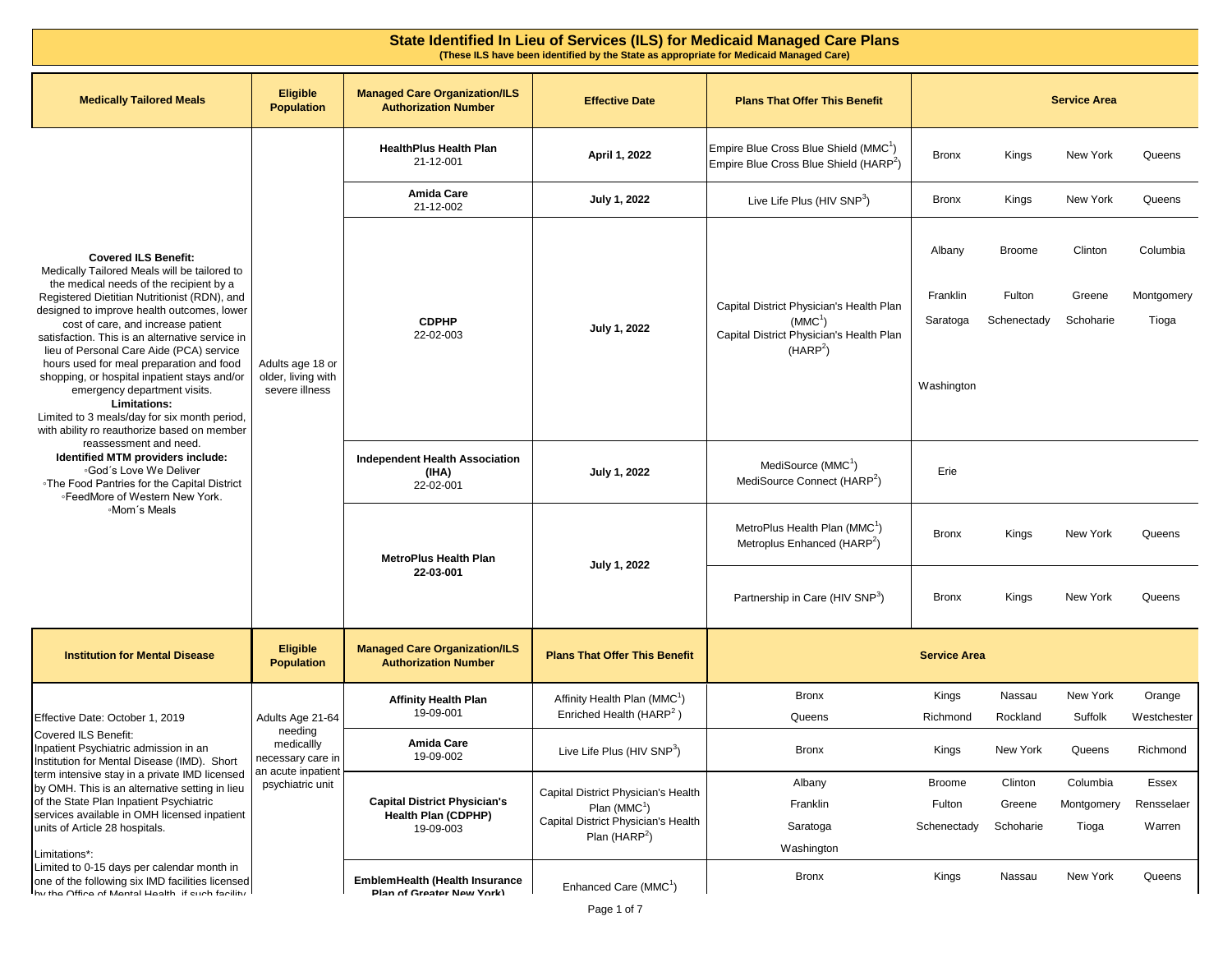| <b>Institution for Mental Disease</b>                                                             | <b>Eligible</b><br><b>Population</b> | <b>Managed Care Organization/ILS</b><br><b>Authorization Number</b> | <b>Plans That Offer This Benefit</b>                                                                       |               | <b>Service Area</b> |              |                 |              |
|---------------------------------------------------------------------------------------------------|--------------------------------------|---------------------------------------------------------------------|------------------------------------------------------------------------------------------------------------|---------------|---------------------|--------------|-----------------|--------------|
| Dy the Office of Ivierital Fleatur, it such racinty<br>is available in the MMC plan service area: |                                      | <b>FIGHT OF OFFICIAL INCWITCHN</b><br>19-09-008                     | Enhanced Care Plus (HARP <sup>2</sup> )                                                                    | Richmond      | Suffolk             | Westchester  |                 |              |
| Four Winds Hospital (Westchester County)<br>Four Winds Hospital (Saratoga County)                 |                                      |                                                                     | Blue Choice Option (MMC <sup>1</sup> )<br>$HMO$ Blue ( $MMC1$ )<br>Blue Option Plus (HARP <sup>2</sup> )   | <b>Broome</b> | Erie                | Herkimer     | Livingston      | Monroe       |
| Gracie Square Hospital (New York City)                                                            |                                      | <b>Excellus Health Plan</b><br>19-09-004                            |                                                                                                            | Oneida        | Onondaga            | Ontario      | Orleans         | Otsego       |
| BryLin Hospital (Buffalo)<br>Brunswick Hospital Center (Long Island)                              |                                      |                                                                     |                                                                                                            | Seneca        | Wayne               | Yates        |                 |              |
| South Oaks Hospital (Long Island)                                                                 |                                      |                                                                     |                                                                                                            | Albany        | Allegany            | <b>Bronx</b> | <b>Broome</b>   | Cattaraugus  |
| *Note: the Medicaid managed care Benefit                                                          |                                      |                                                                     |                                                                                                            | Cayuga        | Chautauqua          | Chemung      | Chenango        | Clinton      |
| Package covers inpatient psychiatric<br>admission to these six facilities up to 30 days           |                                      |                                                                     |                                                                                                            | Columbia      | Cortland            | Delaware     | <b>Dutchess</b> | Erie         |
| per calendar month, up to 60 days per year,<br>which may be authorized as medically               |                                      |                                                                     |                                                                                                            | Essex         | Franklin            | Fulton       | Genesee         | Greene       |
| necessary after reaching the IMD ILS benefit<br>limit.                                            |                                      |                                                                     |                                                                                                            | Hamilton      | Herkimer            | Jefferson    | Kings           | Lewis        |
|                                                                                                   |                                      | <b>Fidelis Care (New York Quality</b>                               | Fidelis Care (MMC <sup>1</sup> )<br>Healthier Life (HARP <sup>2</sup> )                                    | Livingston    | Madison             | Monroe       | Montgomery      | Nassau       |
|                                                                                                   |                                      | <b>Healthcare Corporation)</b>                                      |                                                                                                            | New York      | Niagara             | Oneida       | Onondaga        | Ontario      |
|                                                                                                   |                                      | 19-09-013                                                           |                                                                                                            | Orange        | Orleans             | Oswego       | Otsego          | Putnam       |
|                                                                                                   |                                      |                                                                     |                                                                                                            | Queens        | Rensselaer          | Richmond     | Rockland        | Saratoga     |
| The services are generally billed under NYS<br>Medicaid rate code 2858: Private Psychiatric       |                                      |                                                                     |                                                                                                            | Schenectady   | Schoharie           | Schuyler     | Seneca          | St. Lawrence |
| Hospitals; or 2896: ALT Care Day, HRF<br>Level Private Psych                                      |                                      |                                                                     |                                                                                                            | Steuben       | Suffolk             | Sullivan     | Tioga           | Tompkins     |
| Hospital if applicable. Contact the managed                                                       |                                      |                                                                     |                                                                                                            | Ulster        | Warren              | Washington   | Wayne           | Westchester  |
| care plan for specific billing guidelines.                                                        |                                      |                                                                     |                                                                                                            | Wyoming       | Yates               |              |                 |              |
|                                                                                                   |                                      | <b>HealthFirst PHSP</b><br>19-09-005                                | HealthFirst PHSP (MMC <sup>1</sup> )<br>Personal Wellness Plan (HARP <sup>2</sup> )                        | <b>Bronx</b>  | Kings               | Nassau       | New York        | Orange       |
|                                                                                                   |                                      |                                                                     |                                                                                                            | Queens        | Richmond            | Rockland     | Suffolk         | Sullivan     |
|                                                                                                   |                                      |                                                                     |                                                                                                            | Westchester   |                     |              |                 |              |
|                                                                                                   |                                      | Highmark<br>19-09-006                                               | <b>BlueCross BlueShield of Western</b><br>New York (MMC <sup>1</sup> )                                     | Allegany      | Cattaraugus         | Chautauqua   | Erie            | Genesee      |
|                                                                                                   |                                      |                                                                     |                                                                                                            | Niagara       | Orleans             | Wyoming      |                 |              |
|                                                                                                   |                                      | <b>HealthPlus Health Plan</b><br>19-09-007                          | Empire Blue Cross Blue Shield<br>(MMC <sup>1</sup> ) Empire Blue Cross Blue<br>Shield (HARP <sup>2</sup> ) | <b>Bronx</b>  | Dutchess            | Kings        | Nassau          | New York     |
|                                                                                                   |                                      |                                                                     |                                                                                                            | Orange        | Putnam              | Queens       | Rickmond        | Rockland     |
|                                                                                                   |                                      |                                                                     |                                                                                                            | Suffolk       | Ulster              | Westchester  |                 |              |
|                                                                                                   |                                      | <b>Independent Health Association</b><br>(IHA)<br>19-09-009         | MediSource (MMC <sup>1</sup> )<br>MediSource Connect (HARP <sup>2</sup> )                                  | Erie          |                     |              |                 |              |
|                                                                                                   |                                      | <b>MetroPlus Health Plan</b><br>19-09-010                           | MetroPlus Health Plan (MMC <sup>1</sup> )<br>Metroplus Enhanced (HARP <sup>2</sup> )                       | <b>Bronx</b>  | Kings               | New York     | Queens          | Richmond     |
|                                                                                                   |                                      |                                                                     | Partnership in Care (HIV SNP <sup>3</sup> )                                                                | <b>Bronx</b>  | Kings               | New York     | Queens          |              |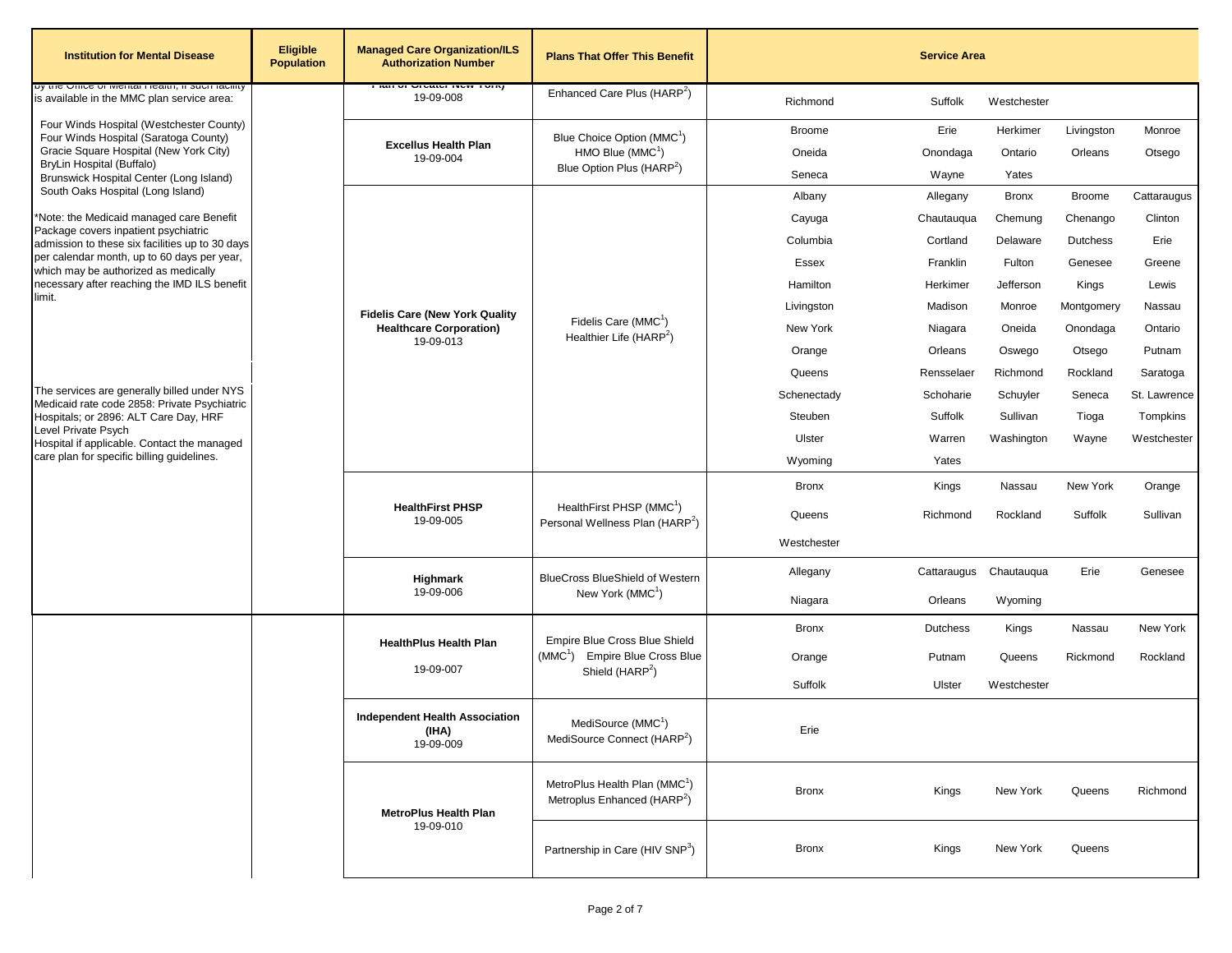| <b>Institution for Mental Disease</b> | Eligible<br>Population | <b>Managed Care Organization/ILS</b><br><b>Authorization Number</b> | <b>Plans That Offer This Benefit</b>                                                                                                                                                                                                                  |              | <b>Service Area</b> |               |                        |                 |
|---------------------------------------|------------------------|---------------------------------------------------------------------|-------------------------------------------------------------------------------------------------------------------------------------------------------------------------------------------------------------------------------------------------------|--------------|---------------------|---------------|------------------------|-----------------|
|                                       |                        |                                                                     | Allegany<br><b>Bronx</b><br>Cortland<br>Chenango<br>Livingston<br>Monroe<br>Molina Healthcare of New York<br>(MMC <sup>1</sup> )<br>Molina Healthcare Plus<br>(HARP <sup>2</sup> )<br>Ontario<br>Orange<br>Rockland<br>Seneca<br>Wayne<br>Westchester |              |                     | <b>Broome</b> | Cattaraugus Chautauqua |                 |
|                                       |                        | <b>Molina Healthcare of New York</b><br>19-09-011                   |                                                                                                                                                                                                                                                       |              |                     | Erie          | Genesee                | Kings           |
|                                       |                        |                                                                     |                                                                                                                                                                                                                                                       |              |                     | Nassau        | New York               | Onondaga        |
|                                       |                        |                                                                     |                                                                                                                                                                                                                                                       | Orleans      | Queens              | Richmond      |                        |                 |
|                                       |                        |                                                                     |                                                                                                                                                                                                                                                       |              |                     | Suffolk       | Tioga                  | Tompkins        |
|                                       |                        |                                                                     |                                                                                                                                                                                                                                                       |              |                     | Wyoming       |                        |                 |
|                                       |                        | <b>MVP Health Plan</b><br>19-09-012                                 | $MVP$ Health Plan (MMC $1$ )<br><b>MVP Harmonious Health Care</b><br>(HARP <sup>2</sup> )                                                                                                                                                             | Albany       | Columbia            | Dutchess      | Genesee                | Greene          |
|                                       |                        |                                                                     |                                                                                                                                                                                                                                                       | Jefferson    | Lewis               | Livingston    | Monroe                 | Oneida          |
|                                       |                        |                                                                     |                                                                                                                                                                                                                                                       | Ontario      | Orange              | Putnam        | Rensselaer             | Rockland        |
|                                       |                        |                                                                     |                                                                                                                                                                                                                                                       | Saratoga     | Schenectady         | Sullivan      | Ulster                 | Warren          |
|                                       |                        |                                                                     |                                                                                                                                                                                                                                                       | Washington   | Westchester         |               |                        |                 |
|                                       |                        |                                                                     | UnitedHealthcare Community Plan<br>(MMC <sup>1</sup> )                                                                                                                                                                                                | Albany       | <b>Bronx</b>        | <b>Broome</b> | Cayuga                 | Chautauqua      |
|                                       |                        | UnitedHealthcare of New York<br>19-09-014                           |                                                                                                                                                                                                                                                       | Chemung      | Chenango            | Clinton       | Columbia               | <b>Dutchess</b> |
|                                       |                        |                                                                     |                                                                                                                                                                                                                                                       | Erie         | Essex               | Franklin      | Fulton                 | Genesee         |
|                                       |                        |                                                                     |                                                                                                                                                                                                                                                       | Greene       | Herkimer            | Jefferson     | Kings                  | Lewis           |
|                                       |                        |                                                                     |                                                                                                                                                                                                                                                       | Livingston   | Madison             | Monroe        | Nassau                 | New York        |
|                                       |                        | Wellness4Me (HARP <sup>2</sup> )                                    | Niagara                                                                                                                                                                                                                                               | Oneida       | Onondaga            | Ontario       | Orange                 |                 |
|                                       |                        |                                                                     | Orleans                                                                                                                                                                                                                                               | Oswego       | Queens              | Rensselaer    | Richmond               |                 |
|                                       |                        |                                                                     |                                                                                                                                                                                                                                                       | Rockland     | Schenectady         | Seneca        | St. Lawrence           | Suffolk         |
|                                       |                        |                                                                     |                                                                                                                                                                                                                                                       | Tioga        | Ulster              | Warren        | Wayne                  | Westchester     |
|                                       |                        |                                                                     |                                                                                                                                                                                                                                                       | Wyoming      | Yates               |               |                        |                 |
|                                       |                        | <b>VNS Choice</b>                                                   | SelectHealth (HIV SNP <sup>3</sup> )                                                                                                                                                                                                                  | <b>Bronx</b> | Kings               | New York      | Queens                 | Nassau          |
|                                       |                        | 19-09-015                                                           |                                                                                                                                                                                                                                                       | Westchester  |                     |               |                        |                 |
|                                       |                        | <b>WellCare of New York</b>                                         | HealthyChoice (MMC <sup>1</sup> )                                                                                                                                                                                                                     | Albany       | <b>Bronx</b>        | <b>Broome</b> | Dutchess               | Erie            |
|                                       |                        |                                                                     |                                                                                                                                                                                                                                                       | Kings        | Nassau              | New York      | Niagara                | Orange          |
|                                       |                        | 19-09-016                                                           |                                                                                                                                                                                                                                                       | Queens       | Rensselaer          | Richmond      | Rockland               | Schenectady     |
|                                       |                        |                                                                     | Page 3 of 7                                                                                                                                                                                                                                           |              |                     |               |                        |                 |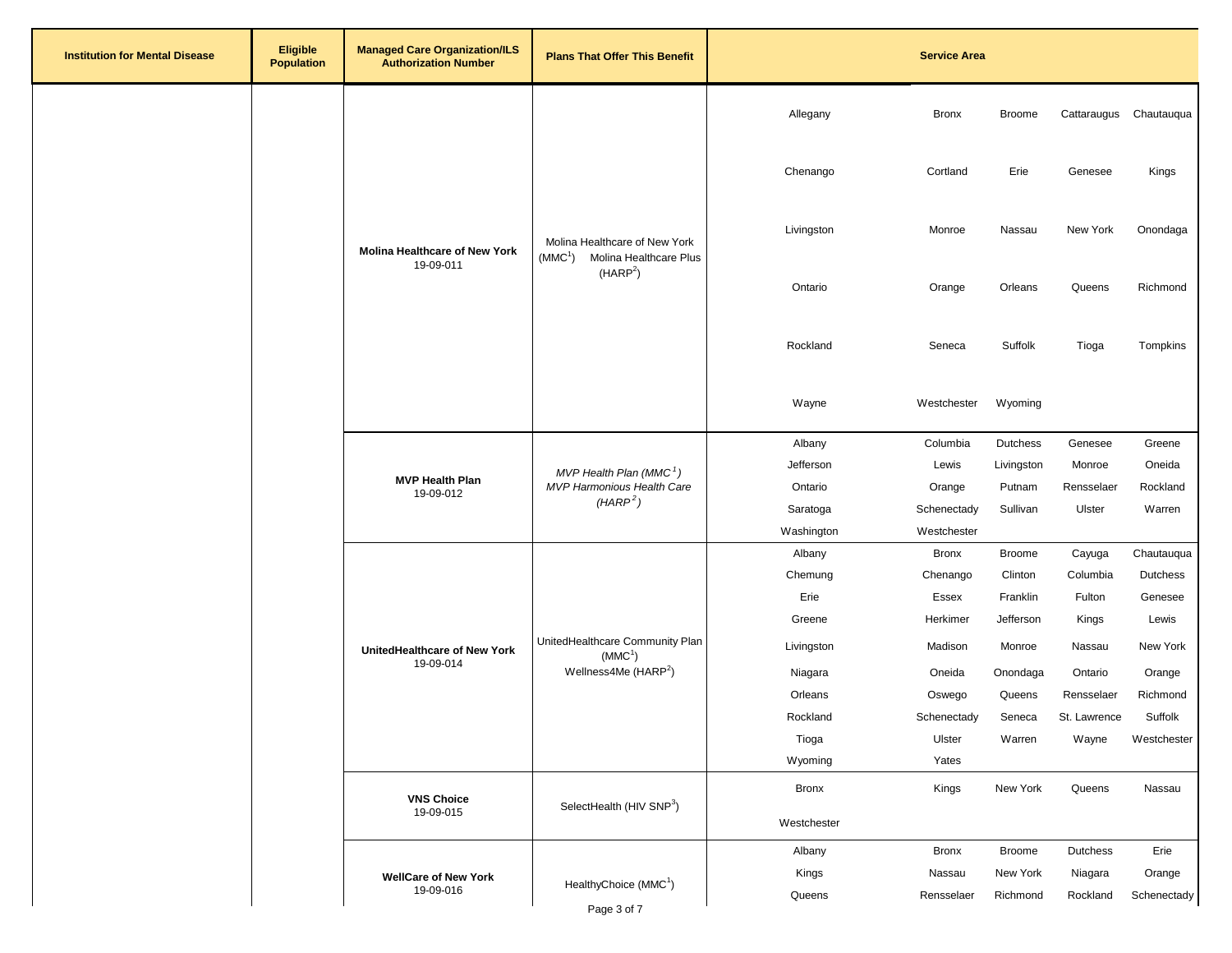| <b>Institution for Mental Disease</b> | <b>Eligible</b><br><b>Population</b> | <b>Managed Care Organization/ILS</b><br><b>Authorization Number</b> | Plans That Offer This Benefit                                                    | <b>Service Area</b> |         |                        |        |        |
|---------------------------------------|--------------------------------------|---------------------------------------------------------------------|----------------------------------------------------------------------------------|---------------------|---------|------------------------|--------|--------|
|                                       |                                      |                                                                     |                                                                                  | Schuyler            | Steuben | Suffolk                | Ulster |        |
|                                       |                                      | YourCare Health Plan<br>19-09-017                                   | YourCare Option (MMC <sup>1</sup> )<br>YourCare Option Plus (HARP <sup>2</sup> ) | Allegany            |         | Cattaraugus Chautauqua | Erie   | Monroe |
|                                       |                                      |                                                                     |                                                                                  | Ontario             | Wyoming |                        |        |        |

<sup>1</sup>=Medicaid Managed Care

<sup>2</sup>=Health and Recovery Plan

<sup>3</sup>=HIV Special Needs Plan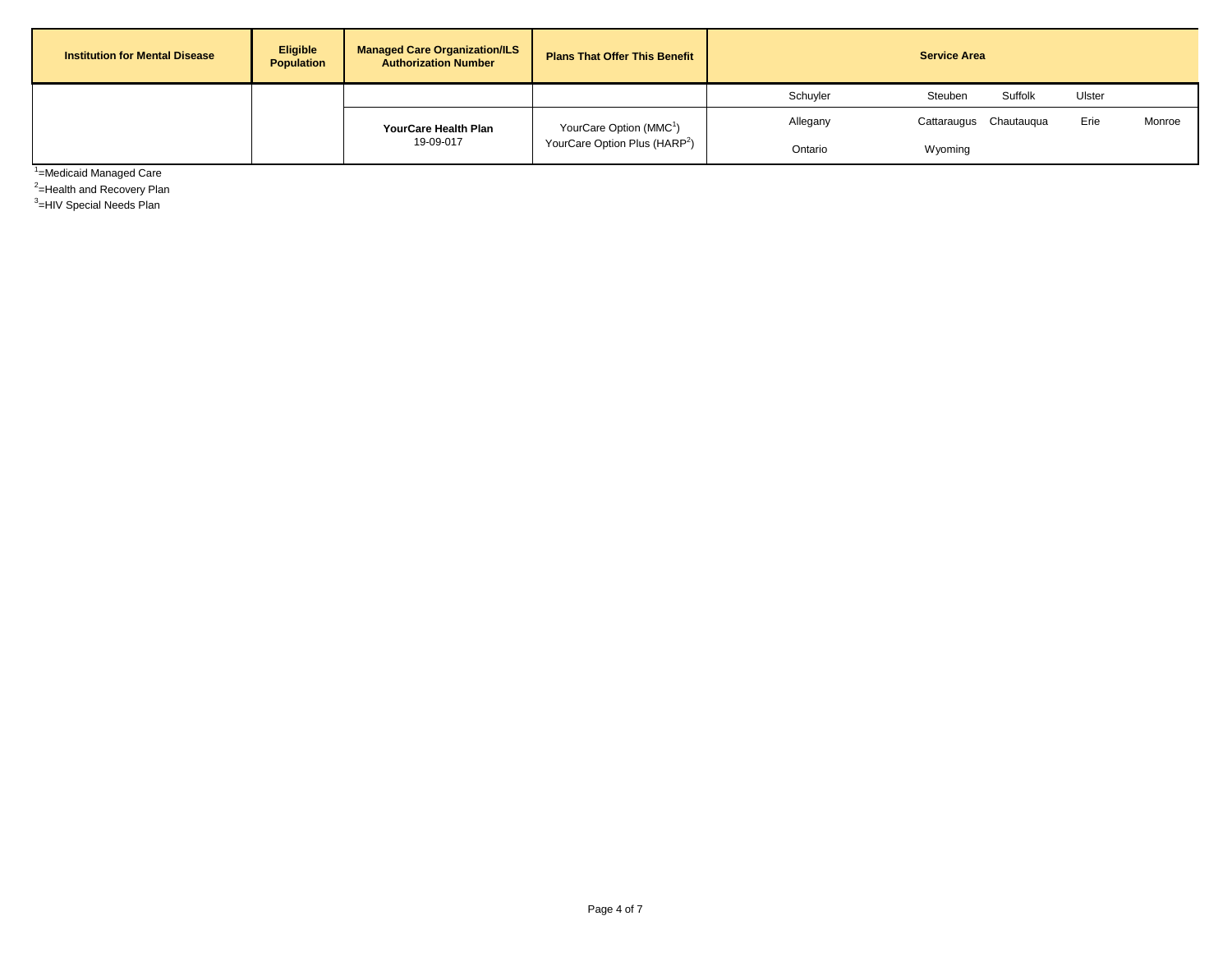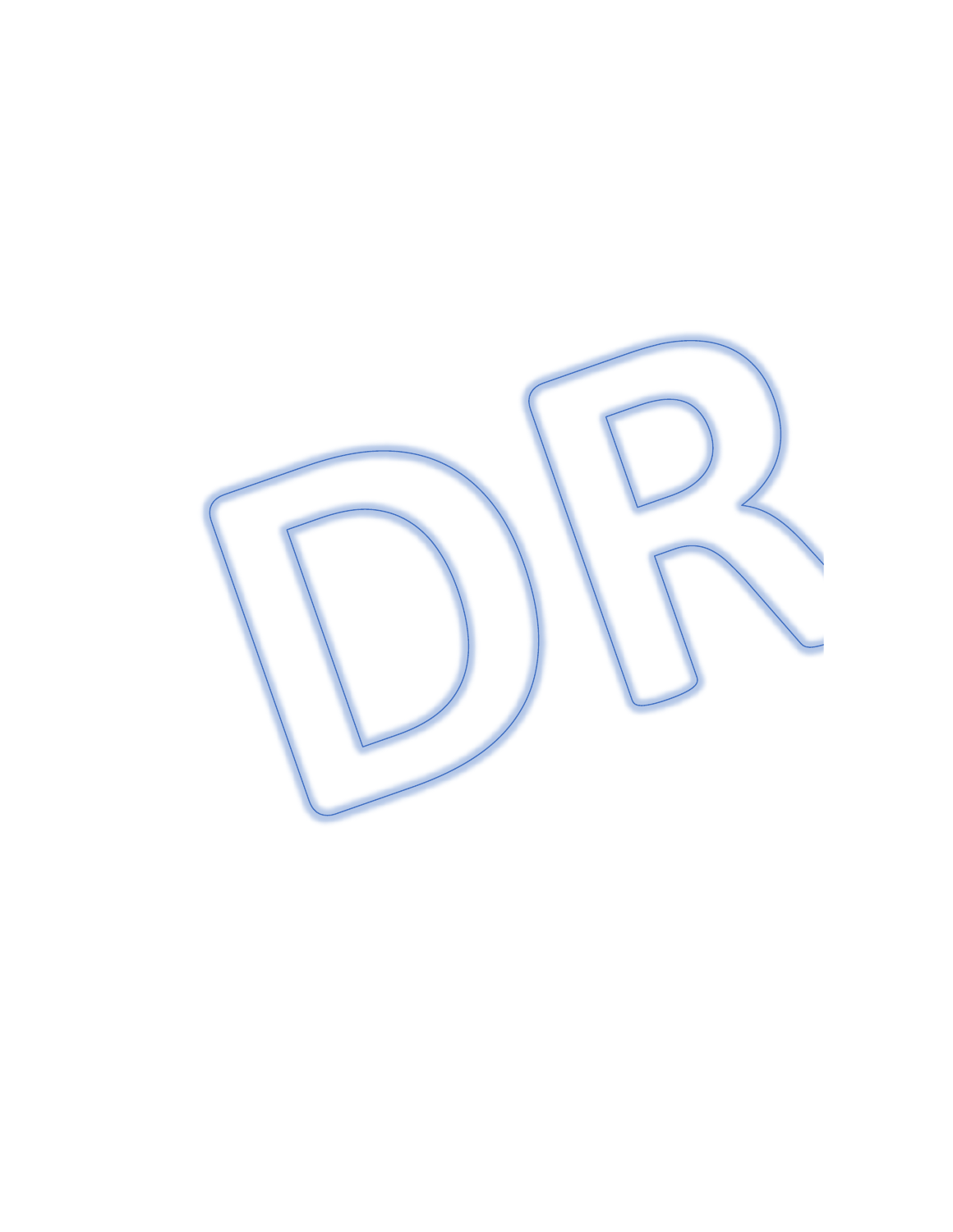